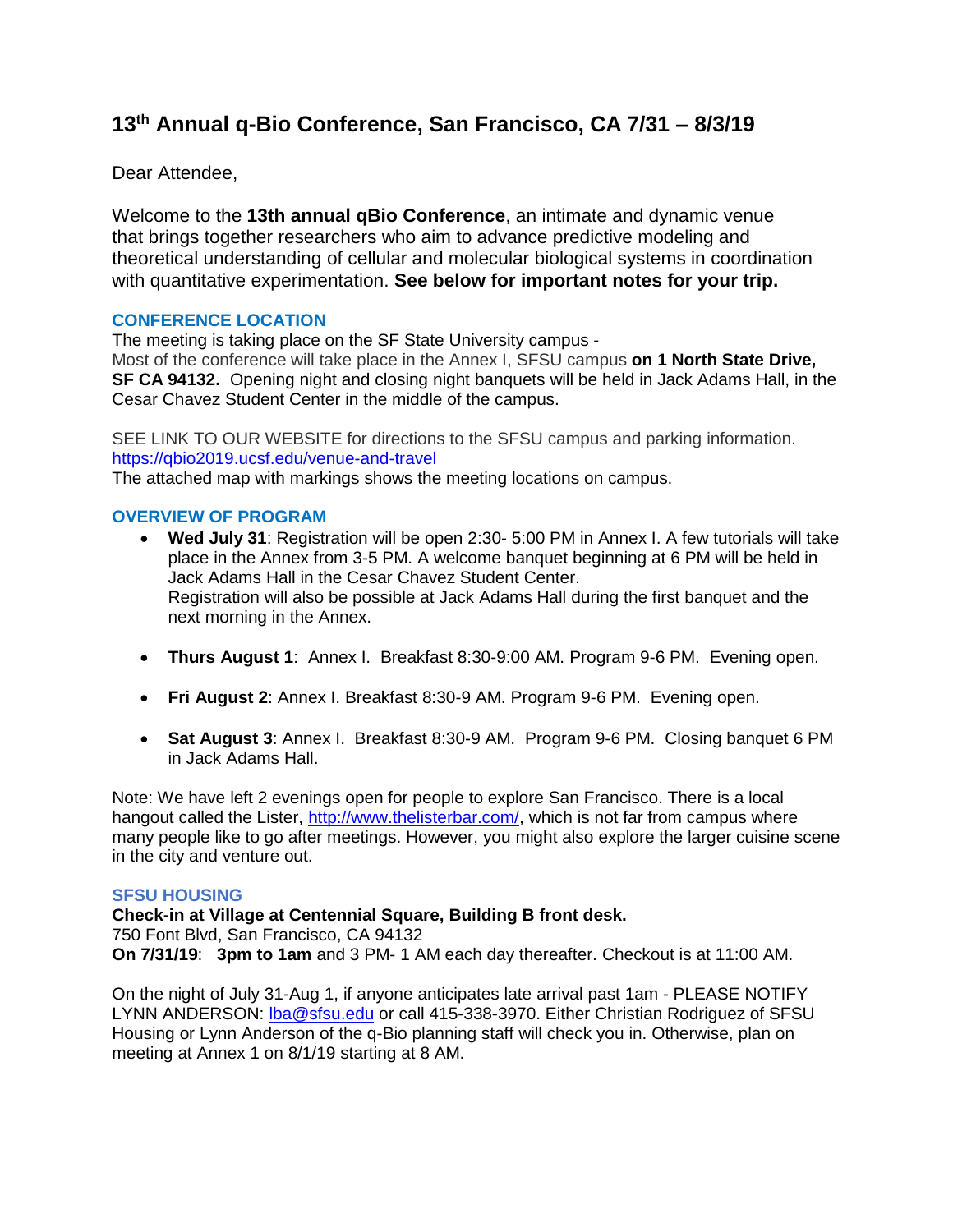**AGENDA** The current agenda is online at [https://qbio2019.ucsf.edu/schedule/](https://qbio2019.ucsf.edu/schedule). Please check online for changes. Your Program Book at check-in will include the final details.

### **PRESENTATIONS**

For those giving talks, we can accommodate projecting from your laptop or flashdrives.

#### **POSTER SESSIONS** <https://qbio2019.ucsf.edu/poster-sessions-0>

Poster size limit is 36" x 48"- we can accommodate portrait or landscape orientation. All those bringing posters will be able to participate in poster sessions.

**INTERNET ACCESS** The *SFStateGuest* wireless network is available to campus guests. Guest users register for the service with a phone number to receive SMS messages and/or an email address to receive a password to connect to the network. Guests will be provided access to one device for 12 hours (with the option to renew). https://its.sfsu.edu/guides/guestwirelessnetwork

## **AREA INFORMATION AND TRANSPORTATION OPTIONS**

#### **Weather**

"The coldest winter I ever spent was a summer in San Francisco." This quote, attributed to Mark Twain, apparently was never said by him, but it is still apt.

SF State University is on the far western side of San Francisco - near the ocean, with fog and brisk wind. The temperatures average in the high 60 and low 70s (Fahrenheit) during the day and can drop to the 50s at night. We suggest bringing sweaters and layers to prepare for 10 -15 degree changes from warm to cold in the day. [http://www.sfsu.edu/~sfsumap/graphics/BayArea\\_map2.pdf](http://www.sfsu.edu/~sfsumap/graphics/BayArea_map2.pdf)

**Closest Airport** San Francisco International Airport (SFO)

**Local Transportation** Directions and maps are available online here: <https://qbio2019.ucsf.edu/venue-and-travel>and additional information regarding local transit can be found on the conference website.

## **Parking Options**

On-site parking at SFSU - see here <https://qbio2019.ucsf.edu/venue-and-travel> [http://parking.sfsu.edu/sites/default/files/maps/614\\_color\\_map\\_PARKING.pdf](http://parking.sfsu.edu/sites/default/files/maps/614_color_map_PARKING.pdf)

Recommendations for shuttle services: MyShofer: <http://www.myshofer.com/> or 888-592-0055 DD Transport Service: 510-703-4000 SF Tour Bus: 510-755-0605 Or the usual ride sharing apps.

We wish all of you smooth travel and look forward to seeing you soon in San Francisco, CA!

Sincerely,